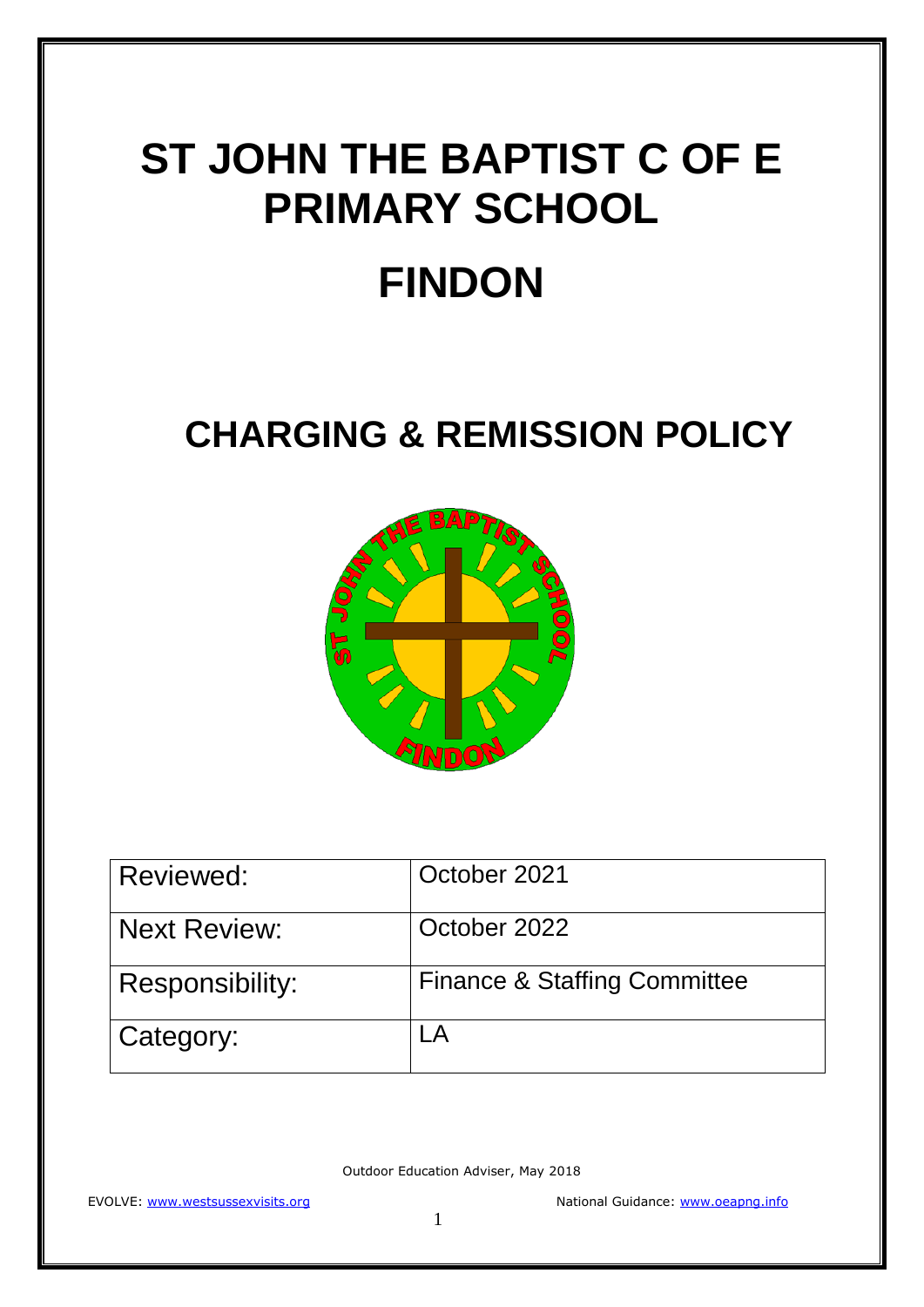## **CONTENTS:**

- 1. Introduction
- 2. Voluntary Contributions
- 3. Arrangements
- 4. Residential Visits
- 5. Music Tuition
- 6. Monitoring and Review of Policy

Outdoor Education Adviser, May 2018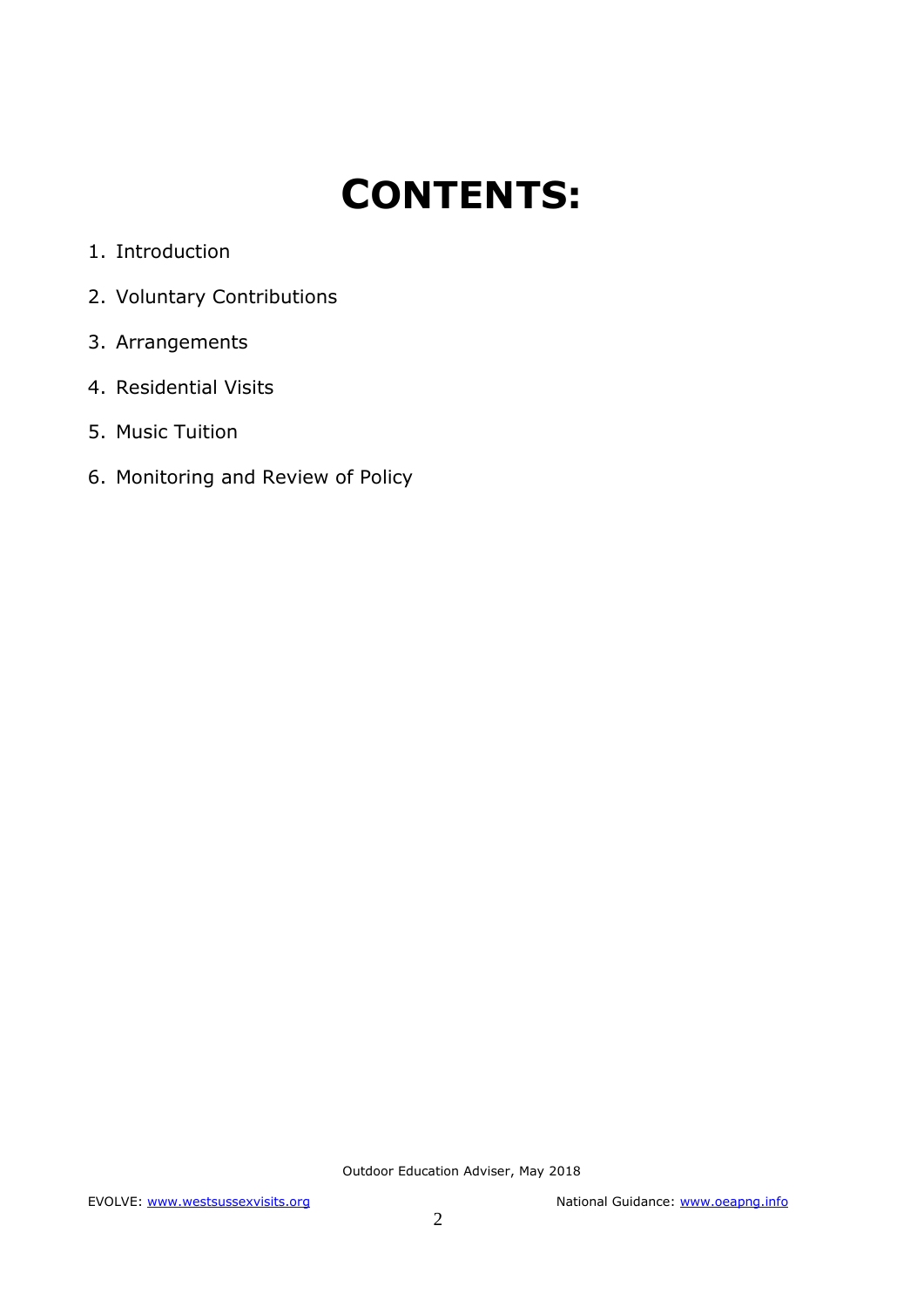### **Model Policy for Charging and Remissions for School Activities**

#### **1. Introduction**

**1.1** St John the Baptist CE Primary School provides many opportunities for its students/children/young people to enrich and enhance their experience through Learning Outside the Classroom (LOtC). This encompasses both onsite and off-site learning, residential activities, environmental studies, sports, physical and cultural activities, business visits, conference and adventurous activities.

**1.2** The value of LOtC is well recognised by the Governing Body and fully supported throughout the school.

**1.3** The purpose of this policy is to provide clear information about charging and voluntary contributions for St John the Baptist School's activities.

#### **2. Voluntary Contributions**

**2.1** In general no charge can be made for admitting pupils to maintained schools. Where education is provided wholly or mainly during school hours, it should be free.

**2.2** It is therefore not possible to levy a compulsory charge for transport or admission costs for swimming lessons or for visits to museums, etc. during school hours.

**2.3** St John the Baptist follows the West Sussex *Policy for Charging for School Activities* that mirrors the information given in the Department for Education's advice document published in May 2018 [\(https://www.gov.uk/government/publications/charging-for-school-activities\)](https://www.gov.uk/government/publications/charging-for-school-activities) and should be read in conjunction with the information provided in the National Guidance [www.oeapng.info.](http://www.oeapng.info/)

**2.4** No compulsory charge will be made for any activity which takes place during school hours.

**2.5** Any contribution is entirely voluntary, and the pupils of parents/carers who are unable or unwilling to contribute must not be discriminated against. However, where there are not enough voluntary contributions to make the activity possible, and there is no way to make up the shortfall, then the activity may be cancelled.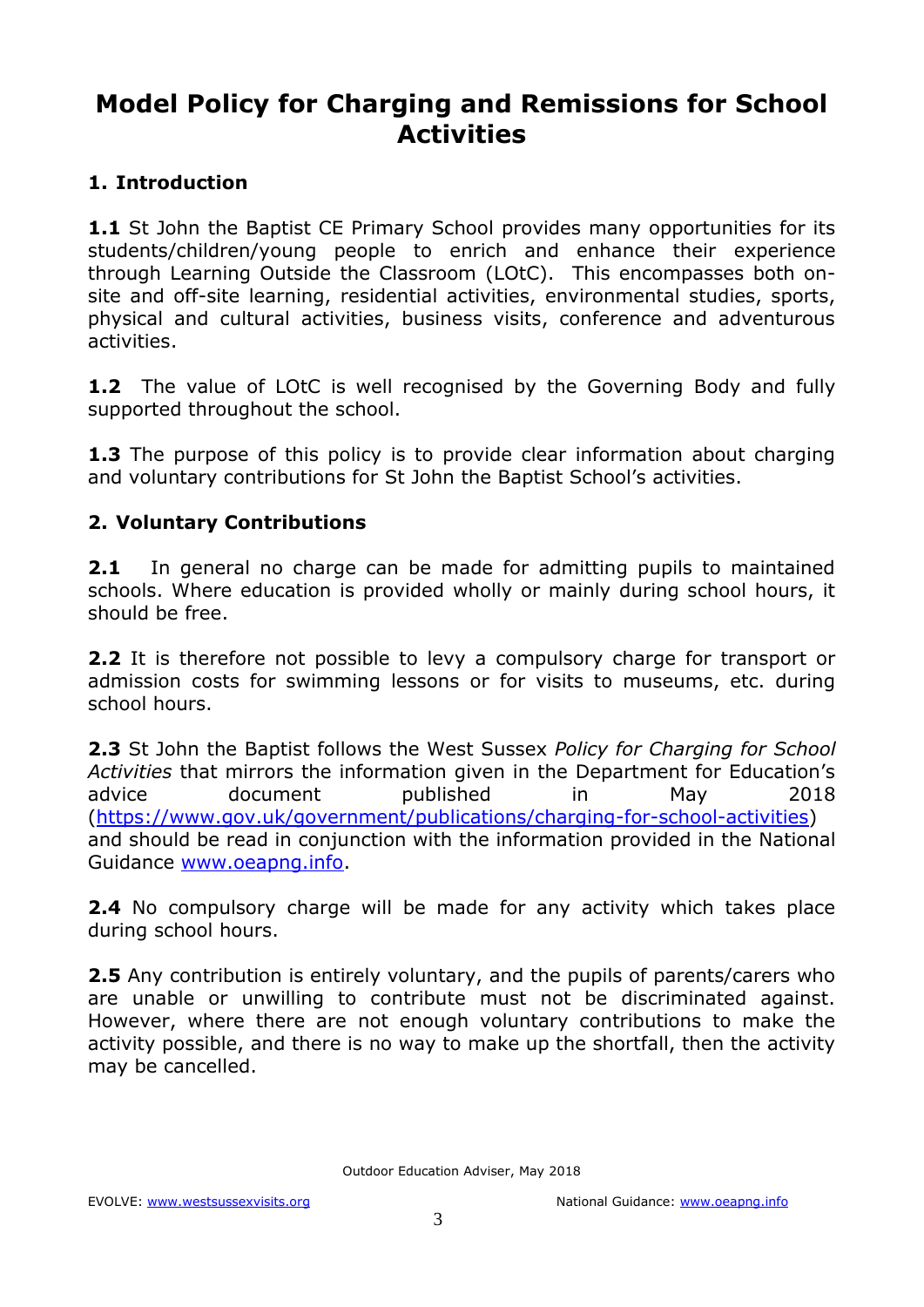#### **3. Arrangements**

To ensure good practice and compliance with the necessary regulations it is expected that:

**3.1** All letters regarding contributions for school activities will make it clear that these are voluntary and that children of parents/carers who do not contribute will not be treated differently.

**3.2** If any parents/carers have any financial difficulty (no pupil will be prevented from taking part) they will be invited to talk to the Headteacher who will come to an agreed arrangement.

#### **4. Residential Visits**

**4.1** If a residential visit takes place covering 50% or more of the whole time spent on the activity within the school week or it meets the requirements of the syllabus for a public examination or is to do with the national curriculum or religious education, no charge will be made either for the education or for the cost of travel.

**4.2** Charges not exceeding the actual cost for the individual pupil can be made for board and lodging.

**4.3** Voluntary contributions (as above) will be requested to cover all other costs.

**4.4** Pupils whose parents/carers are in receipt of the following support payments will, in addition to having a free school lunch entitlement, also be entitled to the remission of these charges:

- Universal Credit in prescribed circumstances;
- Working Tax Credit run-on (paid for the 4 weeks after you stop qualifying for Working Tax Credit)
- Income support;
- Income-based Jobseeker's Allowance (IBJSA);
- Income-related Employment and Support Allowance
- Support under part VI of the Immigration and Asylum Act 1999;
- Child Tax Credit (with no Working Tax Credit) with annual income of no more than £16190;
- Guaranteed element of State Pension Credit.

**4.5** An activity is deemed to take place out of school hours if 50% or more of the whole time spent on the activity occurs out of the school week and is not a requirement of the syllabus for a public examination or is not to do with the national curriculum or religious education.

Outdoor Education Adviser, May 2018